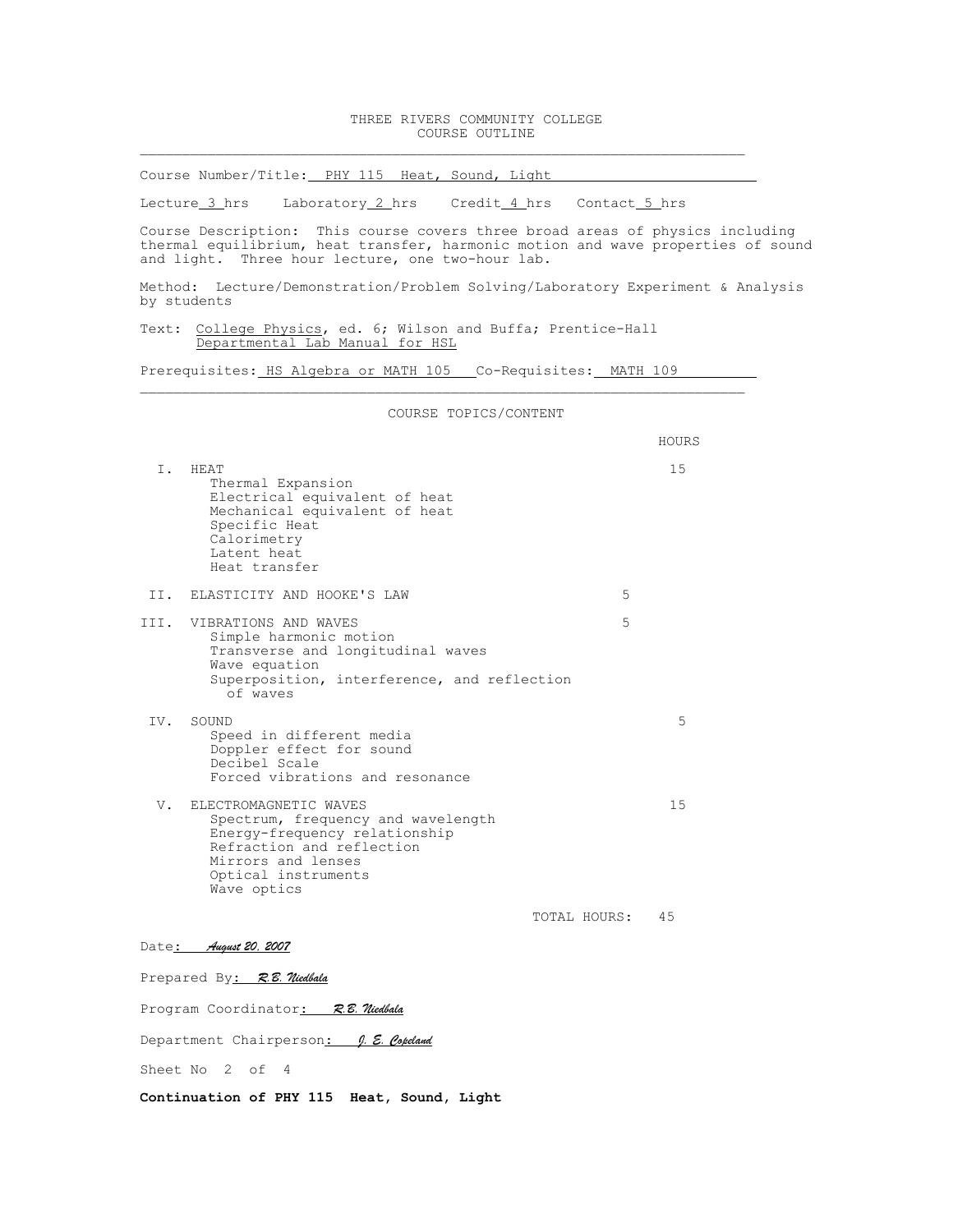## LAB EXPERIMENTS

| 1.  | Linear Thermal Expansion                                                                                | 2              |  |
|-----|---------------------------------------------------------------------------------------------------------|----------------|--|
| 2.  | Volumetric Thermal Expansion                                                                            | $\overline{2}$ |  |
| 3.  | Specific heat and Calorimetry                                                                           | $\overline{2}$ |  |
| 4.  | Latent Heat of Fusion                                                                                   | $\overline{2}$ |  |
| 5.  | Latent Heat of Vaporization                                                                             | 2              |  |
| 6.  | Heat Equivalent of Electricity                                                                          | 2              |  |
| 7.  | Simple Harmonic Motion (Hooke's Law or Pendulum)                                                        | 2              |  |
| 8.  | Waves on Strings                                                                                        | $\overline{2}$ |  |
| 9.  | Speed of Sound in Air                                                                                   | $\overline{2}$ |  |
| 10. | Refraction                                                                                              | $\overline{2}$ |  |
| 11. | Lenses                                                                                                  | 2              |  |
| 12. | Young's Two-Slit Experiment                                                                             | $\overline{c}$ |  |
| 13. | Diffraction Grating                                                                                     | $\overline{2}$ |  |
| 14. | Polarization                                                                                            | 2              |  |
|     | 15. Optical Instruments - Two Lens Systems                                                              | $\overline{2}$ |  |
|     | Additional Lab Experiments: Reflection from Two Mirrors<br>Interference in Thin Films<br>Speed of Light |                |  |

TOTAL HOURS: 30

Continuation of PHY 115 Heat, Sound, Light Sheet 3 of 4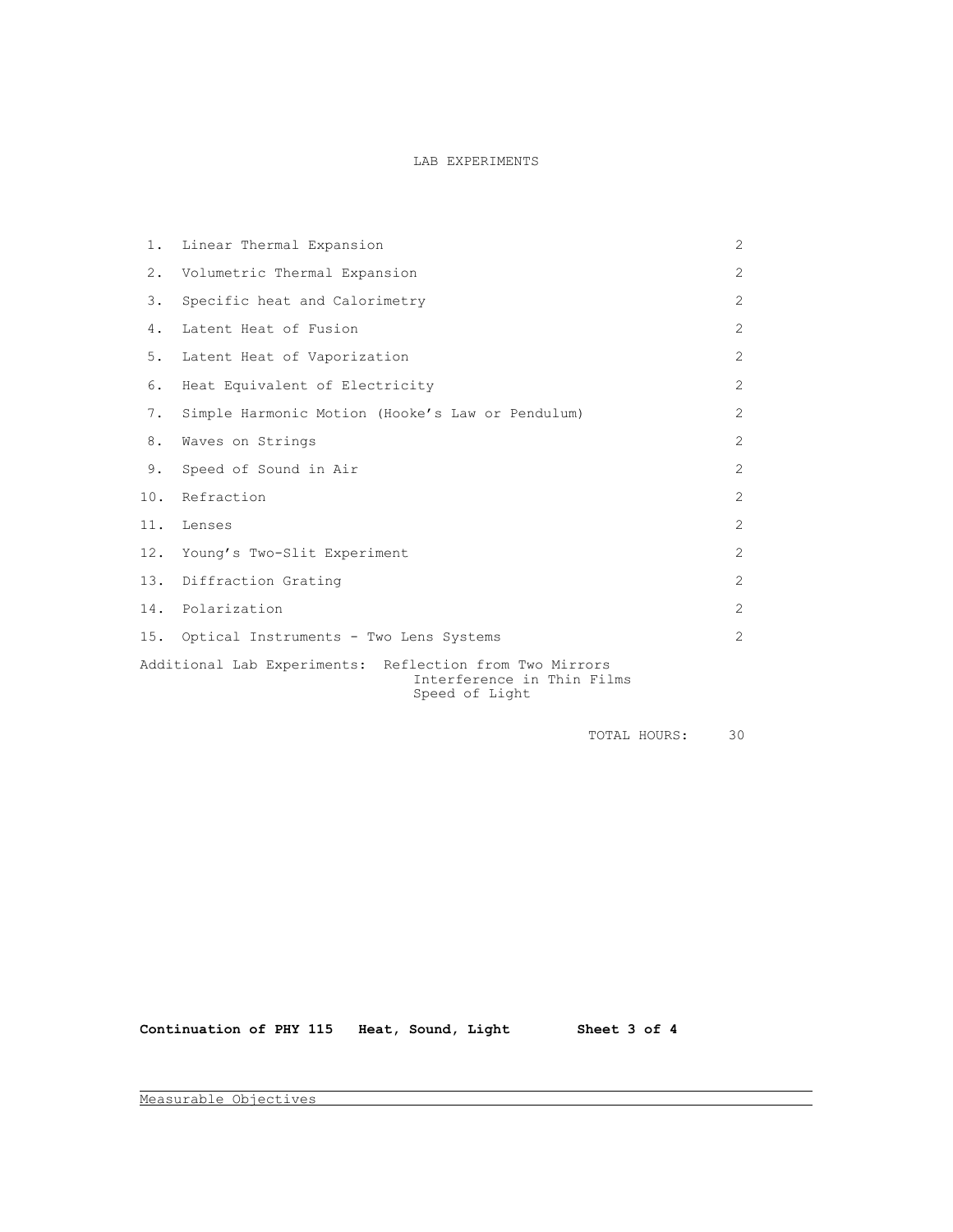The student will be able to do the following:

- 1. Calculate the coefficient of linear and volume expansion for various materials.
- 2. Solve calorimetry problems using specific heats of various solids and liquids.
- 3. Solve calorimetry problems using the Heat of Fusion and the Heat of Vaporization
- 4. Explain and contrast methods of heat transfer
- 5. Calculate heat transfer by conduction, convection and radiation
- 6. Solve general calorimetry problems involving heat transfer processes.
- 7. Calculate the spring constant "k" for various mass spring systems; and calculate elastic potential energy.
- 8. Explain the relationships between displacement, velocity and acceleration in simple harmonic motion.
- 9. Explain interference and superposition of waves.
- 10. Calculate the speed of sound in different solids, liquids, and gases.
- 11. Calculate the Doppler frequency shift for moving sound sources and observers.
- 12. Perform calculations with the decibel scale of sound intensity and explain the need for ear protection.
- 13. Give examples (preferably from technology applications) of resonance and damping.
- 14. Describe the electromagnetic spectrum in terms of both frequency and wavelength.
- 15. Solve problems using the laws of reflection and refraction.
- 16. Explain critical angle and the principle of optical fibers.
- 17. Calculate the position and describe the character of images in systems involving convex and concave mirrors and converging and diverging lenses.
- 18. Predict the fringe patterns (max./min. locations) for two-slit and diffraction grating problems.
- 19. Define diffraction, and use to explain the ''limits of seeing''.
- 20. Explain the construction and operation of optical instruments including the camera, telescope, microscope and human eye.

Sheet No 4 of 4

**Continuation of PHY 115 Heat, Light, Sound**

Students will be able to:

1. Read and follow written instruction